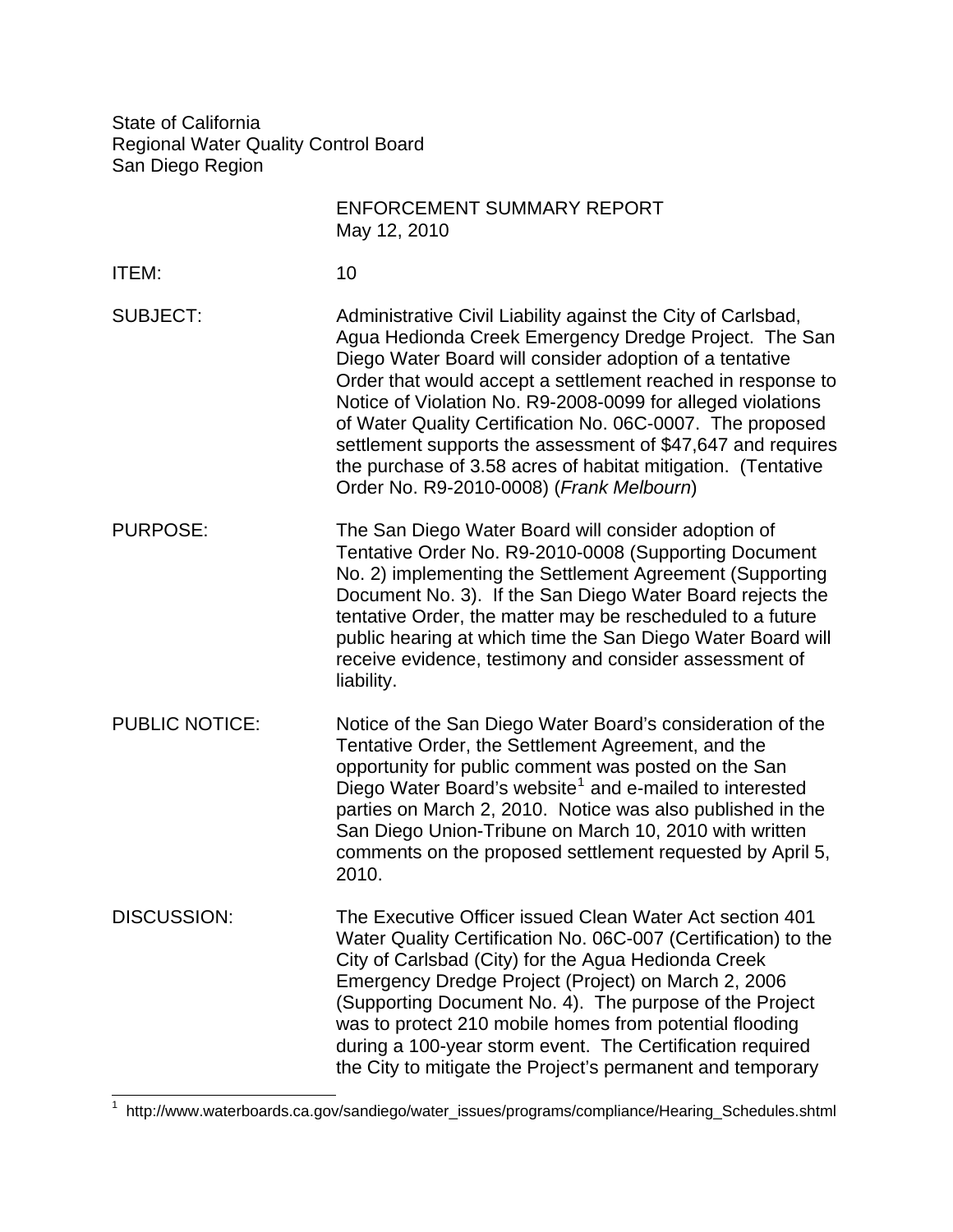water quality impacts by September 30, 2007. Between March 6 and March 25, 2006, the City used a backhoe and excavator to remove approximately 15,000 cubic yards of accumulated sediment from Agua Hedionda Creek and Calavera Creek.

Notice of Violation (NOV) No. R9-2008-0099 was issued on August 11, 2008 alleging that the City failed to complete the Certification's mitigation requirements by September 30, 2007 (Supporting Document No. 4). In response to the NOV, the City demonstrated that on August 16, 2007 it purchased 0.48 acres of created wetlands from the North County Habitat Bank (NCHB). The City also stated that it believed the outstanding Project mitigation requirements would be addressed in a future certification for a comprehensive dredge project of Agua Hedionda Creek recently proposed by the City.

## Compliance with the Certification

The Certification required the City to conduct both enhancement and creation mitigation. After settlement negotiations, the City met its obligation for enhancement mitigation by purchasing 3.56 acres of enhancement credits from the NCHB on or about December 30, 2009. The City also directed NCHB to credit the Project with 0.02 acres of creation credit from an August 16, 2007 City purchase for a total of 0.5 acres of creation credit. Although 0.5 acres of creation credit is only half of the amount of creation mitigation required under the Certification, the City bought fully functional (i.e., meeting success criteria) wetland acreage from the NCHB. The Prosecution Team determined that, in this case, the purchase of 0.5 acre of fully-functional created wetlands was functionally equivalent to the 1.0 acre Certification requirement predicated upon the assumption that creation of new wetland acreage would take several years to meet success criteria. Accordingly, there was no net loss of functional wetlands.

## Liability Amount

The settlement liability offered by the City is in the amount of \$47,647. The liability amount recoups the economic benefit enjoyed by the City (\$32,897) and the San Diego Water Board staff costs (\$14,750).